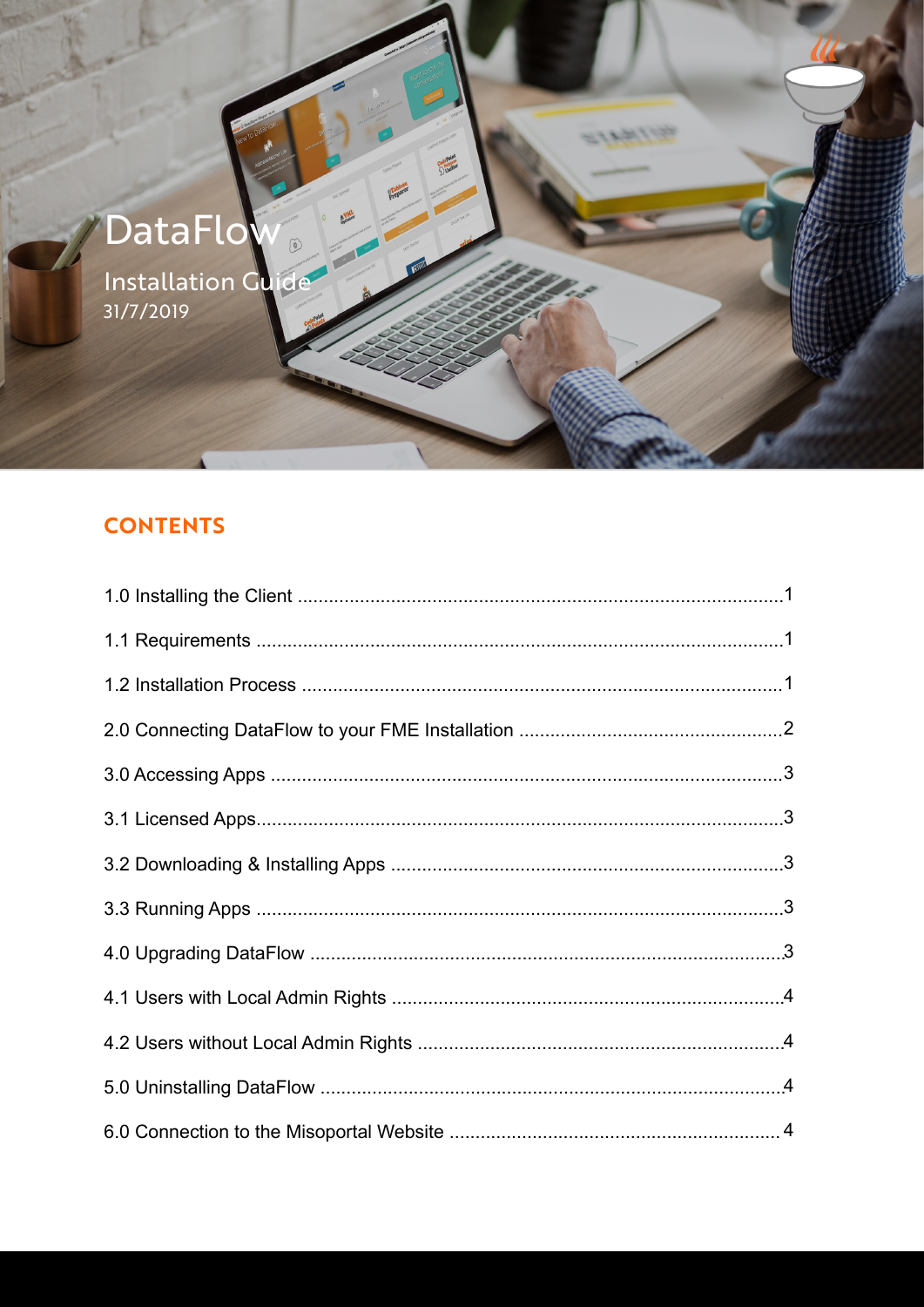# 1.0 INSTALLING THE CLIENT

### 1.1 Requirements

- An internet connection will be required for the initial installation and login process.
- Local administrator rights are required during the initial installation and setup. Once completed, DataFlow can be used as needed by users with restricted access rights.

## 1.2 Installation Process

1. Download the DataFlow Player through the DataFlow Store.

*• The user will need to log into their misoportal account in order to access the download area*

2. Launch the installer (.exe).

3. Follow the installation instructions on screen. The default installation location will be C:/apps/miso/DataFlow, we recommend leaving this as the default location.

- 4. Once installed, launch the DataFlow Player.
- 5. The user can then log into DataFlow using their misoportal account credentials.
	- *The initial launch may take a few minutes while the Player configures*
- 6. DataFlow will automatically check for any necessary updates.

*• If updates are available, DataFlow will ask whether or not the user wishes to proceed with their installation (see section 4.0)*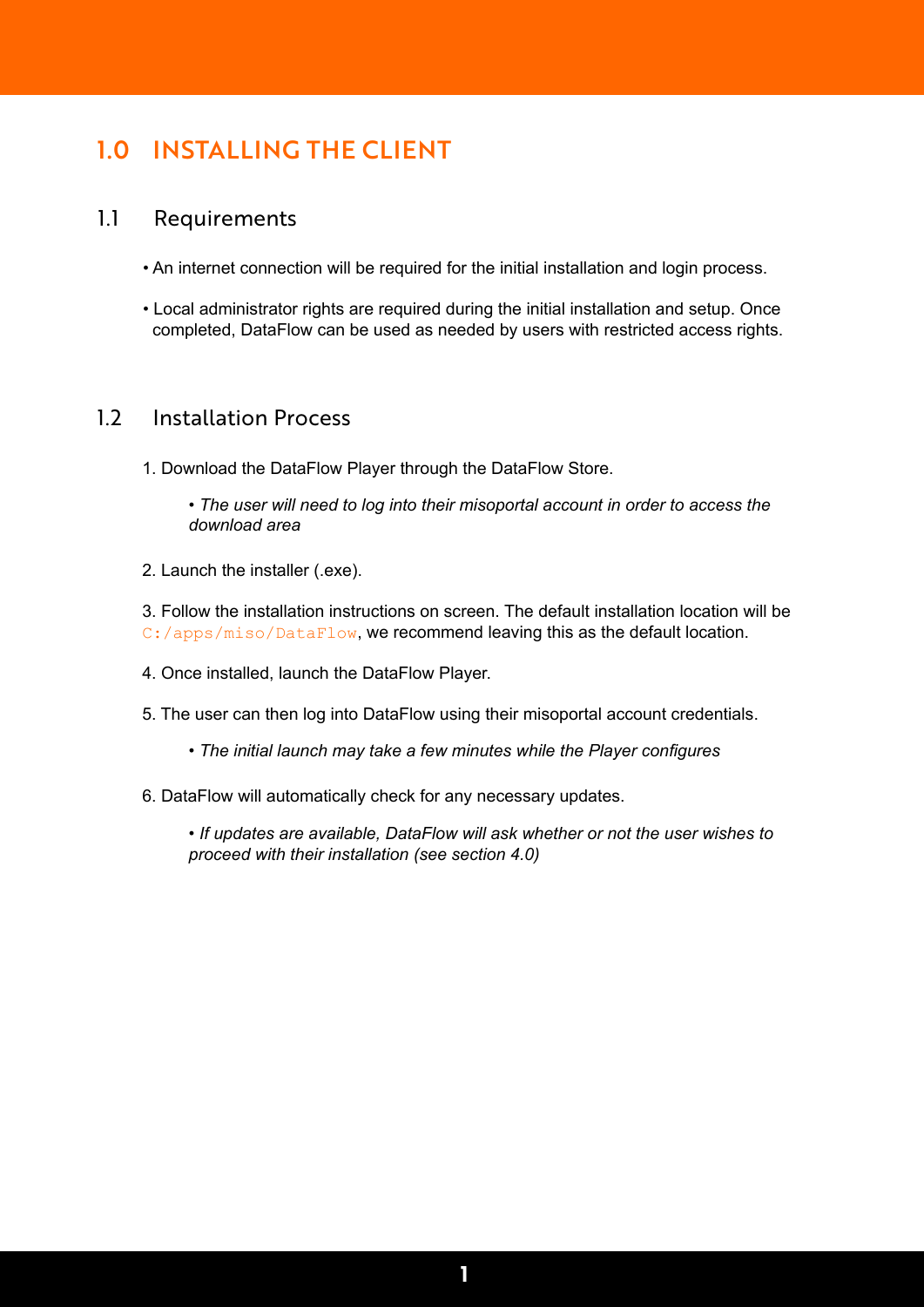# 2.0 CONNECTING DATAFLOW TO YOUR FME INSTALLATION

1. If you are opening DataFlow for the first time, it will advise you that you have no FME linked.

2. You will be prompted to go to the DataFlow Admin app - please click on the button to take you there.

3. You will be greeted by the following screen:

#### DataFlow Variables

| if you need to.                     |                  | Use this screen to configure the global settings for your DataFlow Player. These settings will also be used as the defaults for any new Workflows, however you can change some common fields within differing Workflows |  |
|-------------------------------------|------------------|-------------------------------------------------------------------------------------------------------------------------------------------------------------------------------------------------------------------------|--|
| FME Port                            | 9000             | Restart Server                                                                                                                                                                                                          |  |
| Log File Location                   | C:\Temp\Logs     | <b>Browse</b>                                                                                                                                                                                                           |  |
| FME Temporary Directory             | C:\Temp          | Browse                                                                                                                                                                                                                  |  |
| Location of Custom FME Installation | C:\Apps\Miso\FME | Browse                                                                                                                                                                                                                  |  |

Below are brief descriptions of each of these sections and the amendments that we recommend:

#### **FME Port:**

The feedback port that FME uses to feed information back to DataFlow. Only information local to the machine is transmitted during the process. We recommend leaving this setting as the default unless you have a specific reason to change it.

#### **Log File Location:**

The location of generic FME Log files. We recommend leaving this setting as the default as some apps have their own log file destination, and altering this setting may cause issues during the running of certain apps.

#### **FME Temp Directory:**

The location of the TEMP Directory that DataFlow will use for temporary FME file storage.

#### **Location of your Custom FME installation:**

The location of the FME installation you would like to use. Click Browse and navigate to the parent FME folder that contains the 'fme.exe' file that you would like to use.

Apps require FME 2016.1 or later. We are aware of a bug within FME 2017.0.0 that prevents two Apps from running, please upgrade to FME 2017.0.1.to rectify this.

4. Click 'Save' to commit your changes, and exit the 'DataFlow Admin' app.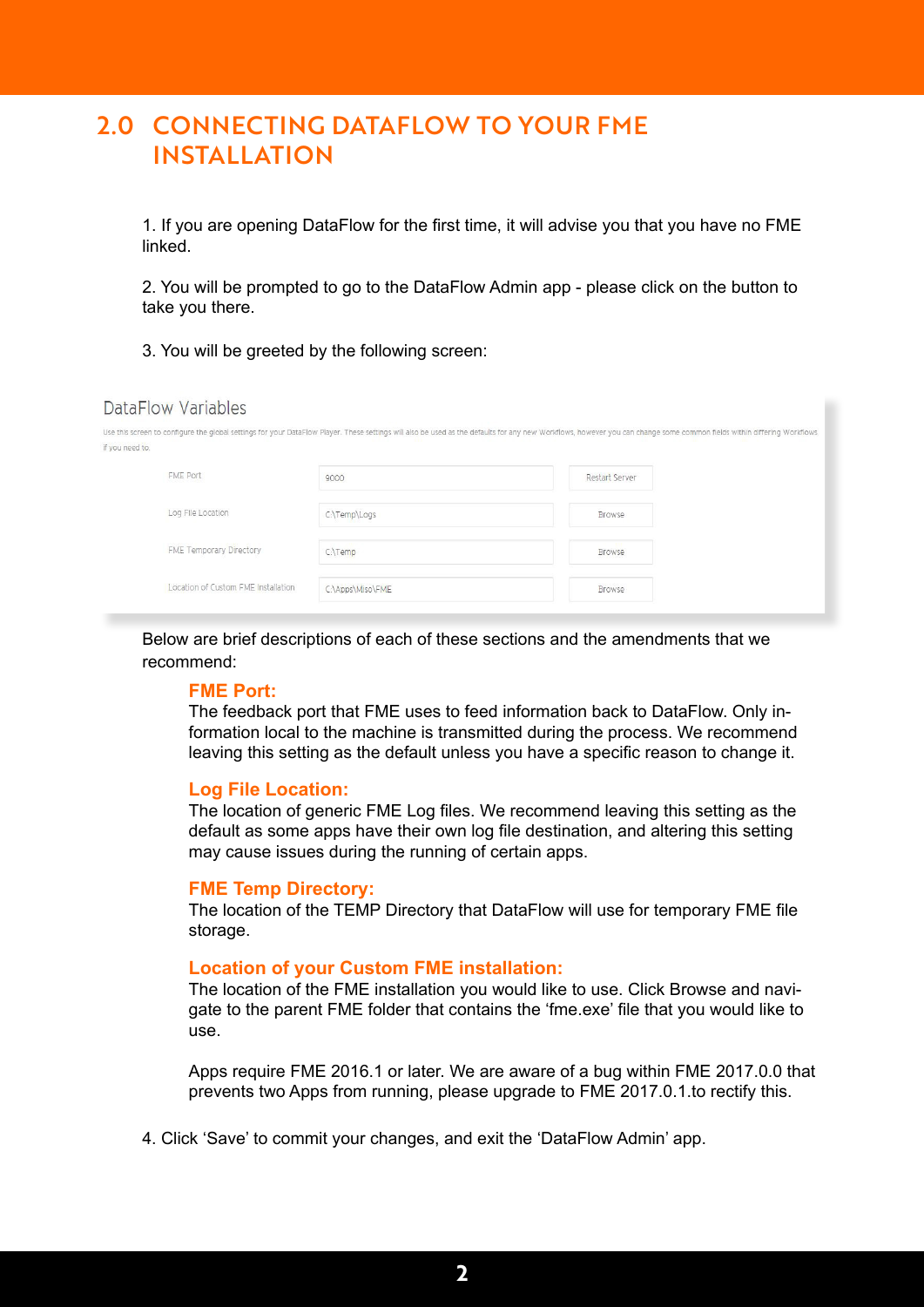# 3.0 ACCESSING APPS

#### 3.1 Licensed Apps

1. Apps with an orange 'Info' button and a green 'Launch' button have been licensed to you.

2. Apps only displaying an orange 'Info' button have not been licensed to you.

## 3.2 Downloading & Installing Apps

Please note that apps are not automatically downloaded in order to save space on the machine. In order to use an app for the first time:

1. Click the green 'Refresh' button in the top left hand corner of the App from the DataFlow dashboard view.

2. You will be prompted to restart DataFlow.

*• We recommend that you refresh all of the apps you wish to use before restarting DataFlow*

3. Once DataFlow has restarted, the apps will be ready to use.

#### 3.3 Running Apps

1. When launching an App for the first time, you will be prompted to accept our Terms & Conditions – a link to these will be visible within DataFlow.

2. Once launched, you will be greeted with the app parameters and prompted through the running of the process.

# 4.0 UPGRADING DATAFLOW INSTALLATION

The DataFlow Player contains an updater which checks for updates to the Player on each login while in online mode.

Installation of updates requires Local Admin Rights. If updates are available, the user will be asked to confirm whether they have the required Local Admin Rights to perform the installation.